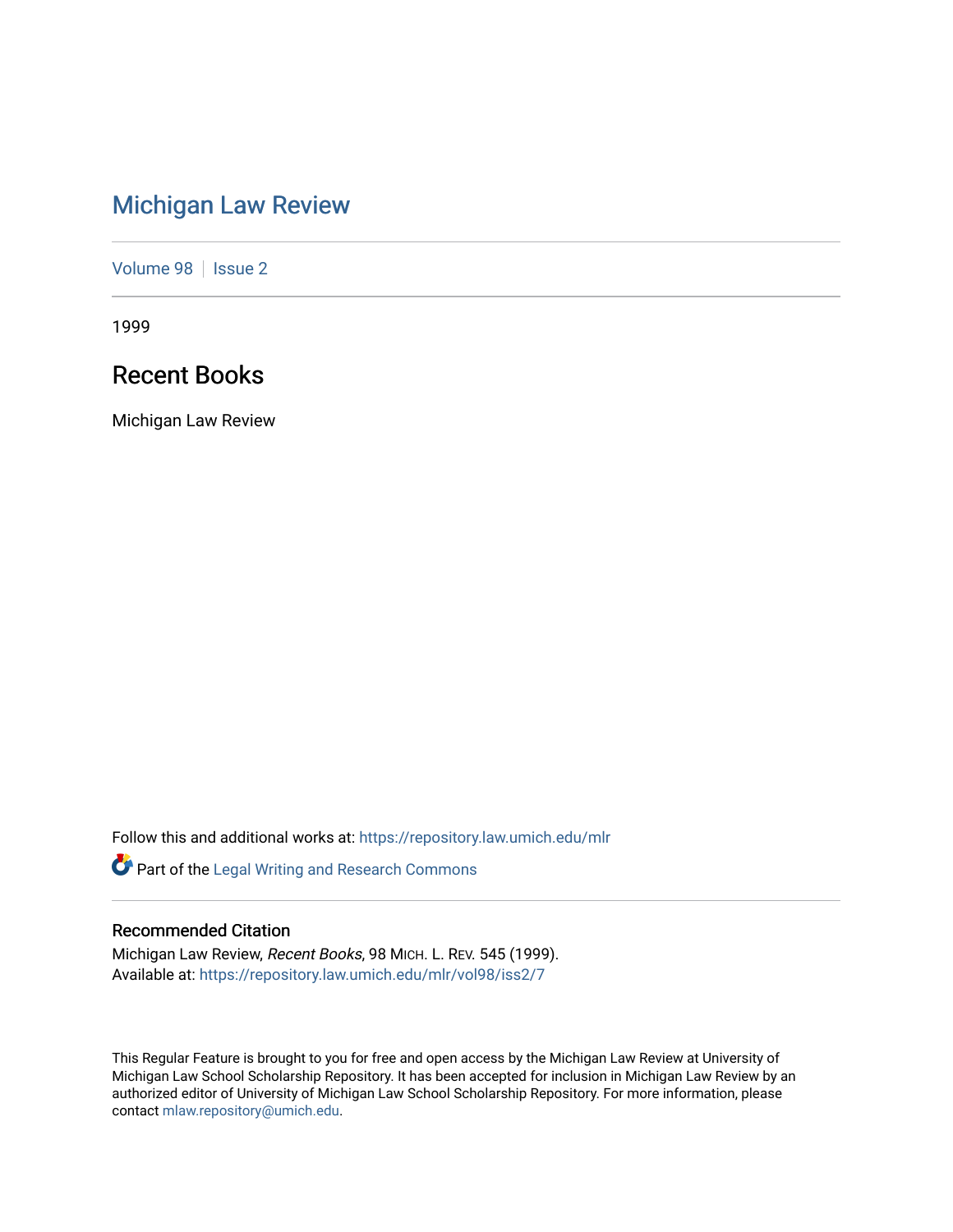### BOOKS RECEIVED

#### Antitrust

WINNERS, LosERS & MICROSOFT: CoM-PETITION AND ANTITRUST IN HIGH TECH-NOLOGY. By Stan J. Liebowitz & Stephen E. Margolis. Oakland: The Independent Institute. 1999. Pp. xiv, 288. \$29.95.

#### Civil Rights

A SEARCH FOR EQUAL JusnCE BY AFru-CAN-AMERICAN LAWYERS: A HISTORY OF THE NATIONAL BAR Association. By Elmer C. Jackson, Jr. & Jacob U. Gordon, Ph.D. New York: Vantage Press. 1999. Pp. xix, 196. \$25.

DANGEROUS LIAISONS: BLACKS, GAYS, AND THE STRUGGLE FOR EQUALITY. Edited by Eric Brandt. New York: The New Press. 1999. Pp. x, 312. \$22.95.

THE SHADOW UNIVERSITY: THE BE-TRAYAL OF LIBERTY ON AMERICA'S CAM-PUSES. By Alan Charles Kors & Harvey A. Silverglate. New York: The Free Press. 1998. Pp. xi, 415. \$27.50

THE UNSTEADY MARCH: THE RISE AND DECLINE OF RACIAL EQUALITY IN AMERICA. By Philip A. Klinkner with Rogers M. Smith. Chicago: The University of Chicago Press. 1999. Pp. vii, 417. \$32.50.

WHEN SORRY ISN'T ENOUGH: THE CON-TROVERSY OVER APOLOGIES AND REPARA-TIONS FOR HUMAN INJUSTICE. Edited by Roy L. Brooks. New York: New York University Press. 1999. Pp. xx, 536. Cloth, \$60; paper, \$22.95.

#### Contract Law

THE FALL AND RlsE OF FREEDOM OF CoNTRAcr. Edited by F.H. Buckley. Durham: Duke University Press. 1999. Pp. xii, 461. \$65.95.

#### Courts

JUDICIAL RETIREMENT LAWS OF THE FIFTY STATES AND THE DISTRICT OF CoLUMBIA. By Bernard S. Meyer. New York: Fordham University Press. 1999. Pp. xiii, 274. Cloth, \$40; paper, \$20.

PICKING FEDERAL JUDGES: LOWER COURT SELECTION FROM ROOSEVELT THROUGH REAGAN. By Sheldon Goldman. New Haven: Yale University Press. 1997. Pp. xv, 428. Cloth, \$55; paper, \$18.

#### Crime

GOTHAM UNBOUND: How New YORK CITY WAS LIBERATED FROM THE GRIP OF ORGANIZED CRIME. By James B. Jacobs, with Coleen Friel & Robert Radick. New York: New York University Press. 1999. Pp. x, 329. \$29.95.

PowER, PoLITics, AND CRIME. By William J. Chambliss. Boulder: Westview Press. 1999. Pp. xiv, 173. \$25.

QUALITATIVE RESEARCH IN CRlMINoL-OGY. Edited by Fiona Brookman, Lesley Noaks & Emma Wincup. Brookfield: Ashgate Publishing Co. 1999. Pp. vii, 184. \$61.95.

#### Critical Legal Studies

BLACK MEN ON RACE, GENDER, AND SEXUALITY: A CRITICAL READER. Edited by Devon W. Carbado. New York: New York University Press. 1999. Pp. xv, 464. Cloth, \$65; paper, \$24.50.

#### Evidence

LEGAL ALCHEMY: THE USE AND MISUSE OF SCIENCE IN THE LAW. By David L. Faigman. New York: W. H. Freeman and Company. 1999. Pp. xvi, 233. \$24.95.

#### First Amendment

HATE SPEECH, PORNOGRAPHY, AND THE TRINE. By James Weinstein. Boulder: West-RADICAL ATTACK ON FREE SPEECH DOCview Press. 1999. Pp. xi, 282. Cloth, \$75; paper, \$25.

RELIGION AND THE AMERICAN CONSTITU-TIONAL EXPERIMENT: EssENTIAL RIGHTS AND LIBERTIES. By John Witte Jr. Boulder: Westview Press. 2000. Pp. xiv, 379. Cloth, \$75; paper, \$29.

THE DISSENT OF THE GOVERNED: A MEDITATION ON LAW, RELIGION, AND LOY-ALTY. By Stephen L. Carter. Cambridge: Harvard University Press. 1998. Pp. xi, 167. Paper, \$12.95.

#### International Law

SOVEREIGNTY: ORGANIZED HYPOCRISY. By Stephen D. Krasner. Princeton: Princeton University Press. 1999. Pp. 264. Cloth, \$49.50; paper, \$16.95.

#### Land Use and Property

PLAYING DARTS WITH A REMBRANDT: PUBLIC AND PRIVATE RIGHTS IN CULTURAL TREASURES. By Joseph L. Sax. Ann Arbor: